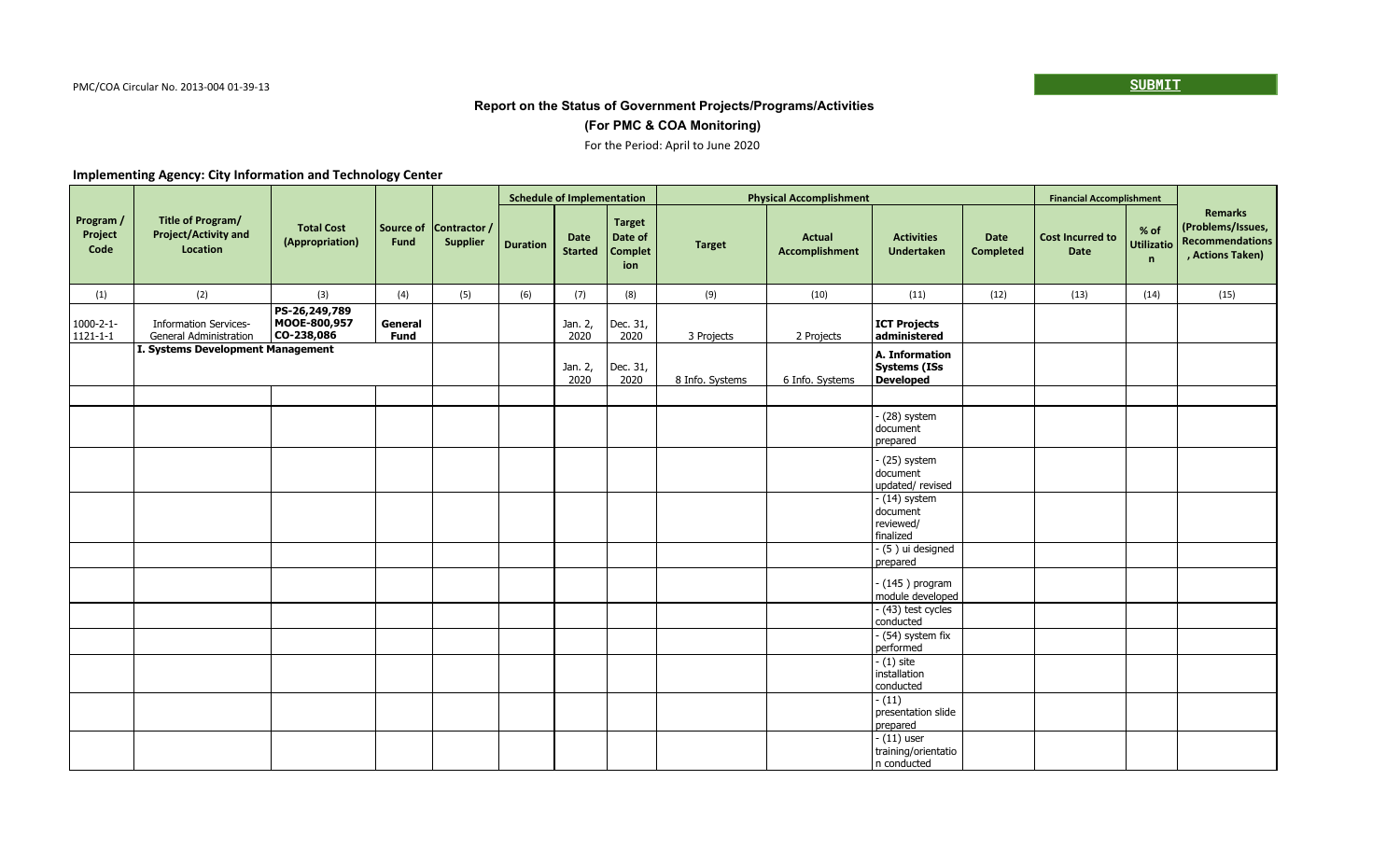## **(For PMC & COA Monitoring)**

#### For the Period: April to June 2020

|                              |                                                              |                                      |                   |                                 |                 | <b>Schedule of Implementation</b> |                                                   |                  | <b>Physical Accomplishment</b>  |                                                            |                                 | <b>Financial Accomplishment</b>        |                                |                                                                            |
|------------------------------|--------------------------------------------------------------|--------------------------------------|-------------------|---------------------------------|-----------------|-----------------------------------|---------------------------------------------------|------------------|---------------------------------|------------------------------------------------------------|---------------------------------|----------------------------------------|--------------------------------|----------------------------------------------------------------------------|
| Program /<br>Project<br>Code | Title of Program/<br><b>Project/Activity and</b><br>Location | <b>Total Cost</b><br>(Appropriation) | Source of<br>Fund | Contractor /<br><b>Supplier</b> | <b>Duration</b> | <b>Date</b><br><b>Started</b>     | <b>Target</b><br>Date of<br><b>Complet</b><br>ion | <b>Target</b>    | <b>Actual</b><br>Accomplishment | <b>Activities</b><br><b>Undertaken</b>                     | <b>Date</b><br><b>Completed</b> | <b>Cost Incurred to</b><br><b>Date</b> | % of<br><b>Utilizatio</b><br>n | <b>Remarks</b><br>(Problems/Issues,<br>Recommendations<br>, Actions Taken) |
| (1)                          | (2)                                                          | (3)                                  | (4)               | (5)                             | (6)             | (7)                               | (8)                                               | (9)              | (10)                            | (11)                                                       | (12)                            | (13)                                   | (14)                           | (15)                                                                       |
|                              |                                                              |                                      |                   |                                 |                 |                                   |                                                   |                  |                                 | $-$ (48) user<br>request served                            |                                 |                                        |                                |                                                                            |
|                              |                                                              |                                      |                   |                                 |                 |                                   |                                                   |                  |                                 | $-$ (3) meeting<br>forums/facilitated                      |                                 |                                        |                                |                                                                            |
|                              |                                                              |                                      |                   |                                 |                 | Jan. 2,<br>2020                   | Dec. 31,<br>2020                                  | 1 Info. Systems  | 1 Info. System                  | <b>B.</b> Information<br><b>Systems</b><br><b>Enhanced</b> |                                 |                                        |                                |                                                                            |
|                              |                                                              |                                      |                   |                                 |                 |                                   |                                                   |                  |                                 | $-$ (3) system<br>document<br>reviewed                     |                                 |                                        |                                |                                                                            |
|                              |                                                              |                                      |                   |                                 |                 | Jan. 2,<br>2020                   | Dec. 31,<br>2020                                  | 17 Info. Systems | 2 Info. System                  | C. Information<br><b>Systems</b><br>Maintained             |                                 |                                        |                                |                                                                            |
|                              |                                                              |                                      |                   |                                 |                 |                                   |                                                   |                  |                                 | $- (12)$ system<br>document<br>prepared                    |                                 |                                        |                                |                                                                            |
|                              |                                                              |                                      |                   |                                 |                 |                                   |                                                   |                  |                                 | $-$ (2) system<br>document<br>reviewed/finalized           |                                 |                                        |                                |                                                                            |
|                              |                                                              |                                      |                   |                                 |                 |                                   |                                                   |                  |                                 | $-$ (4) system<br>document<br>section/type<br>updated      |                                 |                                        |                                |                                                                            |
|                              |                                                              |                                      |                   |                                 |                 |                                   |                                                   |                  |                                 | $-$ (31) program<br>module developed                       |                                 |                                        |                                |                                                                            |
|                              |                                                              |                                      |                   |                                 |                 |                                   |                                                   |                  |                                 | $-$ (32) program<br>modules revised                        |                                 |                                        |                                |                                                                            |
|                              |                                                              |                                      |                   |                                 |                 |                                   |                                                   |                  |                                 | - (4) test cycles<br>conducted                             |                                 |                                        |                                |                                                                            |
|                              |                                                              |                                      |                   |                                 |                 |                                   |                                                   |                  |                                 | - (46) system fix<br>performed                             |                                 |                                        |                                |                                                                            |
|                              |                                                              |                                      |                   |                                 |                 |                                   |                                                   |                  |                                 | $-(2)$ site<br>installation<br>conducted                   |                                 |                                        |                                |                                                                            |
|                              |                                                              |                                      |                   |                                 |                 |                                   |                                                   |                  |                                 | $-$ (193) user<br>request served                           |                                 |                                        |                                |                                                                            |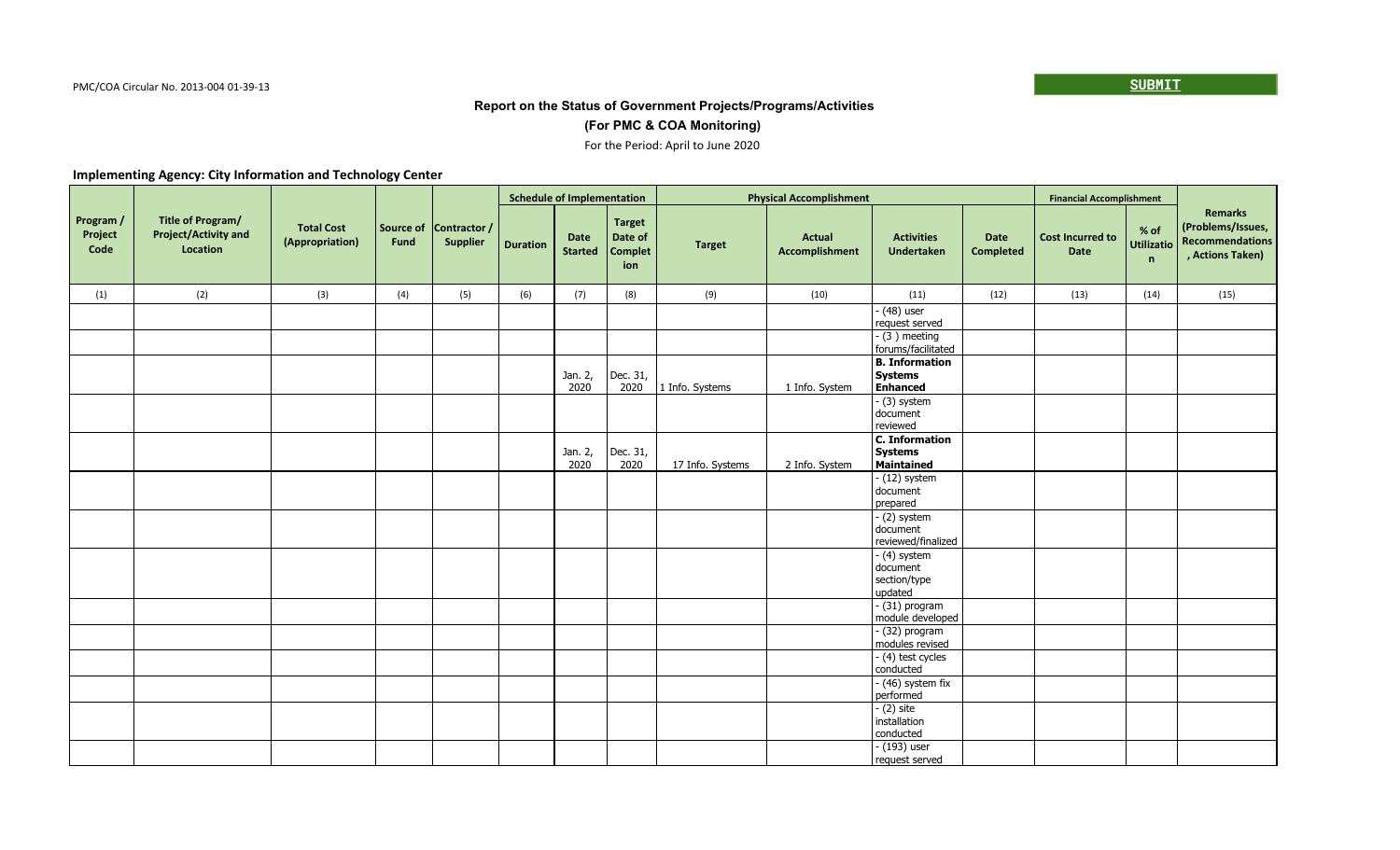## **(For PMC & COA Monitoring)**

#### For the Period: April to June 2020

|                              |                                                              |                                      |                   |                                 |                 | <b>Schedule of Implementation</b> |                                                   |               | <b>Physical Accomplishment</b>  |                                                                       |                          | <b>Financial Accomplishment</b>        |                                |                                                                            |
|------------------------------|--------------------------------------------------------------|--------------------------------------|-------------------|---------------------------------|-----------------|-----------------------------------|---------------------------------------------------|---------------|---------------------------------|-----------------------------------------------------------------------|--------------------------|----------------------------------------|--------------------------------|----------------------------------------------------------------------------|
| Program /<br>Project<br>Code | Title of Program/<br><b>Project/Activity and</b><br>Location | <b>Total Cost</b><br>(Appropriation) | Source of<br>Fund | Contractor /<br><b>Supplier</b> | <b>Duration</b> | Date<br><b>Started</b>            | <b>Target</b><br>Date of<br><b>Complet</b><br>ion | <b>Target</b> | <b>Actual</b><br>Accomplishment | <b>Activities</b><br><b>Undertaken</b>                                | Date<br><b>Completed</b> | <b>Cost Incurred to</b><br><b>Date</b> | % of<br><b>Utilizatio</b><br>n | <b>Remarks</b><br>(Problems/Issues,<br>Recommendations<br>, Actions Taken) |
| (1)                          | (2)                                                          | (3)                                  | (4)               | (5)                             | (6)             | (7)                               | (8)                                               | (9)           | (10)                            | (11)                                                                  | (12)                     | (13)                                   | (14)                           | (15)                                                                       |
|                              |                                                              |                                      |                   |                                 |                 | Jan. 2,<br>2020                   | Dec. 31,<br>2020                                  | 2 Web Pages   | 3 Web Pages                     | D. Davao City<br><b>Government</b><br><b>Web Portal</b><br>Maintained |                          |                                        |                                |                                                                            |
|                              |                                                              |                                      |                   |                                 |                 |                                   |                                                   |               |                                 | - (7) activities<br>task<br>resolved/managed                          |                          |                                        |                                |                                                                            |
|                              |                                                              |                                      |                   |                                 |                 |                                   |                                                   |               |                                 | $-$ (3) managed<br>website content                                    |                          |                                        |                                |                                                                            |
|                              |                                                              |                                      |                   |                                 |                 |                                   |                                                   |               |                                 | - (2) user request<br>served                                          |                          |                                        |                                |                                                                            |
|                              | II. Network Facilities Management                            |                                      |                   |                                 |                 |                                   |                                                   |               |                                 |                                                                       |                          |                                        |                                |                                                                            |
|                              |                                                              |                                      |                   |                                 |                 | Jan. 2,<br>2020                   | Dec. 31,<br>2020                                  | 8 activities  | 8 activities                    | A. Network<br>Administration<br>monitored/mai<br>ntained              |                          |                                        |                                |                                                                            |
|                              |                                                              |                                      |                   |                                 |                 |                                   |                                                   |               | 90                              | Server/Internet<br>activities<br>monitored                            |                          |                                        |                                |                                                                            |
|                              |                                                              |                                      |                   |                                 |                 |                                   |                                                   |               | 6                               | Network<br>Operating system<br>installed/maintain<br>ed               |                          |                                        |                                |                                                                            |
|                              |                                                              |                                      |                   |                                 |                 |                                   |                                                   |               | 12                              | Network/Internet<br>workstation<br>configured/mainta<br>l ined        |                          |                                        |                                |                                                                            |
|                              |                                                              |                                      |                   |                                 |                 |                                   |                                                   |               | 6                               | Routers/access<br>points<br>configured/installe<br>d/maintained       |                          |                                        |                                |                                                                            |
|                              |                                                              |                                      |                   |                                 |                 |                                   |                                                   |               | 5                               | Internet firewall<br>security<br>installed/maintain<br>l ed           |                          |                                        |                                |                                                                            |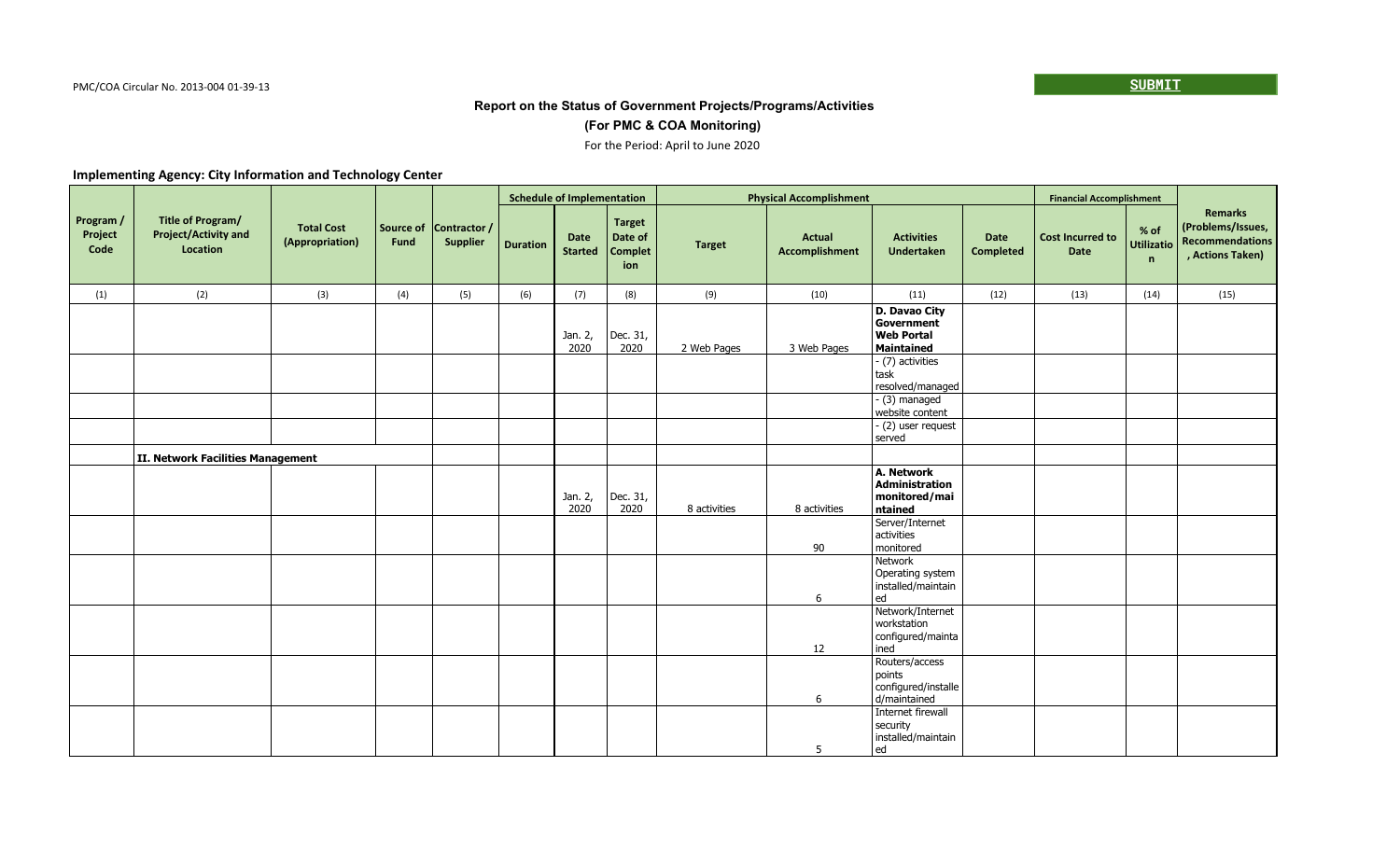## **(For PMC & COA Monitoring)**

#### For the Period: April to June 2020

|                              |                                                              |                                      |                   |                                 |                 | <b>Schedule of Implementation</b> |                                                   |                  | <b>Physical Accomplishment</b>  |                                                                             |                          | <b>Financial Accomplishment</b>        |                                      |                                                                     |
|------------------------------|--------------------------------------------------------------|--------------------------------------|-------------------|---------------------------------|-----------------|-----------------------------------|---------------------------------------------------|------------------|---------------------------------|-----------------------------------------------------------------------------|--------------------------|----------------------------------------|--------------------------------------|---------------------------------------------------------------------|
| Program /<br>Project<br>Code | Title of Program/<br><b>Project/Activity and</b><br>Location | <b>Total Cost</b><br>(Appropriation) | Source of<br>Fund | Contractor /<br><b>Supplier</b> | <b>Duration</b> | <b>Date</b><br><b>Started</b>     | <b>Target</b><br>Date of<br><b>Complet</b><br>ion | <b>Target</b>    | Actual<br><b>Accomplishment</b> | <b>Activities</b><br><b>Undertaken</b>                                      | Date<br><b>Completed</b> | <b>Cost Incurred to</b><br><b>Date</b> | $%$ of<br>Utilizatio<br>$\mathsf{n}$ | Remarks<br>(Problems/Issues,<br>Recommendations<br>, Actions Taken) |
| (1)                          | (2)                                                          | (3)                                  | (4)               | (5)                             | (6)             | (7)                               | (8)                                               | (9)              | (10)                            | (11)                                                                        | (12)                     | (13)                                   | (14)                                 | (15)                                                                |
|                              |                                                              |                                      |                   |                                 |                 |                                   |                                                   |                  | 0                               | Network site<br>transactions<br>connectivity<br>configured/mainta<br>  ined |                          |                                        |                                      |                                                                     |
|                              |                                                              |                                      |                   |                                 |                 |                                   |                                                   |                  | 47                              | Workstations and<br>IP-phones<br>configured /<br>maintained                 |                          |                                        |                                      |                                                                     |
|                              |                                                              |                                      |                   |                                 |                 |                                   |                                                   |                  | 49                              | Register/maintain<br>ed IP-phones<br>extension<br>numbers                   |                          |                                        |                                      |                                                                     |
|                              |                                                              |                                      |                   |                                 |                 | Jan. 2,<br>2020                   | Dec. 31,<br>2020                                  | 3,460 databases  | 1,200 databases                 | <b>B.</b> Database<br>Management                                            |                          |                                        |                                      |                                                                     |
|                              |                                                              |                                      |                   |                                 |                 |                                   |                                                   |                  | 642                             | Network database<br>file backed-up/<br>restored                             |                          |                                        |                                      |                                                                     |
|                              |                                                              |                                      |                   |                                 |                 |                                   |                                                   |                  | 24                              | Network database<br>records<br>managed/maintai<br>ned                       |                          |                                        |                                      |                                                                     |
|                              |                                                              |                                      |                   |                                 |                 |                                   |                                                   |                  | 299                             | File server disk<br>transaction<br>maintained                               |                          |                                        |                                      |                                                                     |
|                              |                                                              |                                      |                   |                                 |                 |                                   |                                                   |                  | 26                              | E-mail addresses<br>maintained                                              |                          |                                        |                                      |                                                                     |
|                              |                                                              |                                      |                   |                                 |                 | Jan. $2,$<br>2020                 | Dec. 31,<br>2020                                  | 6 computer oper. | 6 computer oper.                | C. Computer<br><b>Operations</b>                                            |                          |                                        |                                      |                                                                     |
|                              |                                                              |                                      |                   |                                 |                 |                                   |                                                   |                  | 5                               | Software(SW)<br>installed/maintain<br> ed                                   |                          |                                        |                                      |                                                                     |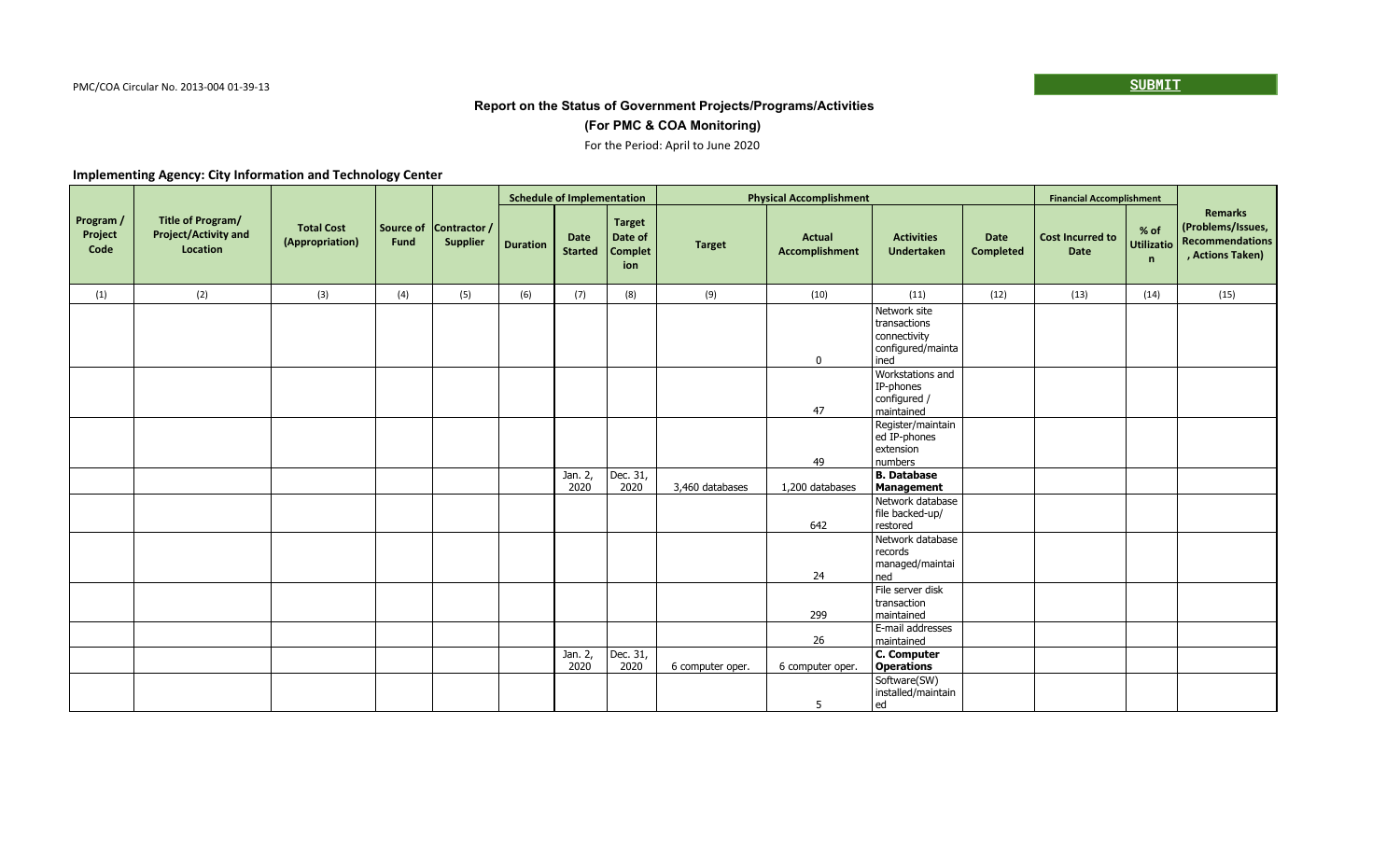## **(For PMC & COA Monitoring)**

#### For the Period: April to June 2020

|                              |                                                                       |                                      |                   |                                 |                 | <b>Schedule of Implementation</b> |                                                   |                    | <b>Physical Accomplishment</b>         |                                                                                      |                                 | <b>Financial Accomplishment</b> |                                |                                                                            |
|------------------------------|-----------------------------------------------------------------------|--------------------------------------|-------------------|---------------------------------|-----------------|-----------------------------------|---------------------------------------------------|--------------------|----------------------------------------|--------------------------------------------------------------------------------------|---------------------------------|---------------------------------|--------------------------------|----------------------------------------------------------------------------|
| Program /<br>Project<br>Code | Title of Program/<br><b>Project/Activity and</b><br>Location          | <b>Total Cost</b><br>(Appropriation) | Source of<br>Fund | Contractor /<br><b>Supplier</b> | <b>Duration</b> | <b>Date</b><br><b>Started</b>     | <b>Target</b><br>Date of<br><b>Complet</b><br>ion | <b>Target</b>      | <b>Actual</b><br><b>Accomplishment</b> | <b>Activities</b><br><b>Undertaken</b>                                               | <b>Date</b><br><b>Completed</b> | <b>Cost Incurred to</b><br>Date | % of<br><b>Utilizatio</b><br>n | <b>Remarks</b><br>(Problems/Issues,<br>Recommendations<br>, Actions Taken) |
| (1)                          | (2)                                                                   | (3)                                  | (4)               | (5)                             | (6)             | (7)                               | (8)                                               | (9)                | (10)                                   | (11)                                                                                 | (12)                            | (13)                            | (14)                           | (15)                                                                       |
|                              |                                                                       |                                      |                   |                                 |                 |                                   |                                                   |                    | 49                                     | Application<br>system prgms.<br>Database struc. &<br>documents back-<br>up conducted |                                 |                                 |                                |                                                                            |
|                              |                                                                       |                                      |                   |                                 |                 |                                   |                                                   |                    | 16                                     | User request<br>transactions<br>review served                                        |                                 |                                 |                                |                                                                            |
|                              |                                                                       |                                      |                   |                                 |                 |                                   |                                                   |                    | 1                                      | Project activities /<br>tasks resolved /<br>managed                                  |                                 |                                 |                                |                                                                            |
|                              |                                                                       |                                      |                   |                                 |                 |                                   |                                                   |                    | 14                                     | Accomplishment<br>report initialed /<br>reviewed                                     |                                 |                                 |                                |                                                                            |
|                              |                                                                       |                                      |                   |                                 |                 |                                   |                                                   |                    |                                        | Annual/semi-<br>annual /quarterly<br>/ monthly/weekly                                |                                 |                                 |                                |                                                                            |
|                              |                                                                       |                                      |                   |                                 |                 |                                   |                                                   |                    | 14<br>3                                | reports<br>Written<br>communications<br>prepared                                     |                                 |                                 |                                |                                                                            |
|                              |                                                                       |                                      |                   |                                 |                 |                                   |                                                   |                    | 1                                      | Network & civil<br>works layouts<br>prepare                                          |                                 |                                 |                                |                                                                            |
|                              |                                                                       |                                      |                   |                                 |                 |                                   |                                                   |                    |                                        | Technical<br>Assistance<br>Services                                                  |                                 |                                 |                                |                                                                            |
|                              | III. Computer Equipment Maintenance and Systems<br><b>Engineering</b> |                                      |                   |                                 |                 |                                   |                                                   |                    |                                        |                                                                                      |                                 |                                 |                                |                                                                            |
|                              |                                                                       |                                      |                   |                                 |                 | Jan. 2,<br>2020                   | Dec. 31,<br>2020                                  | 13 maint. Services | 13 maint. Services                     | A. Computer<br><b>HW, Peripherals</b><br>8.5W<br>Maintenance<br>Services             |                                 |                                 |                                |                                                                            |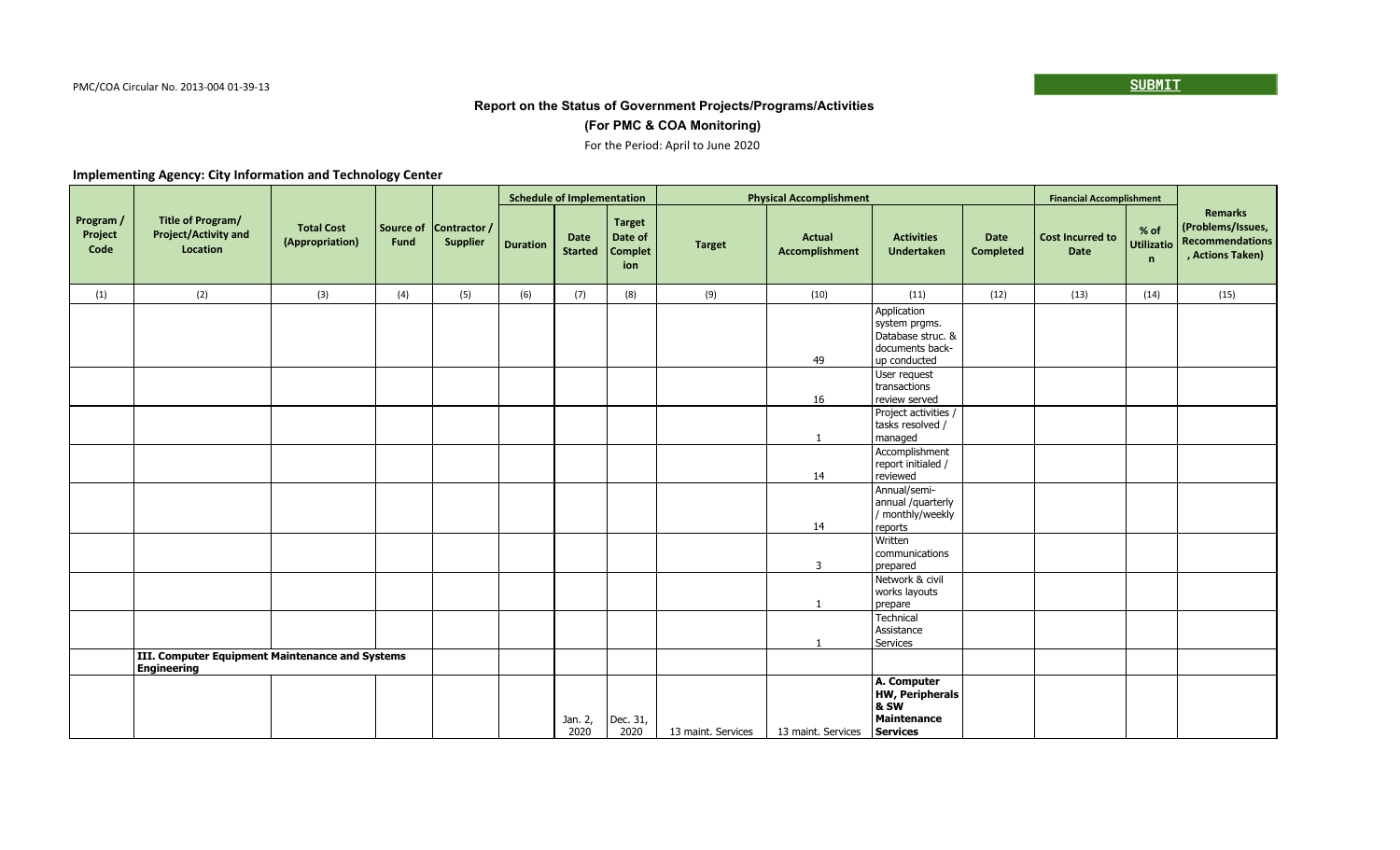## **(For PMC & COA Monitoring)**

#### For the Period: April to June 2020

|                              |                                                              |                                      |                   |                                 |                 | <b>Schedule of Implementation</b> |                                                   |               | <b>Physical Accomplishment</b>         |                                                                                                                                                                                                                                                                                                                                                                     |                          | <b>Financial Accomplishment</b> |             |                                                                                         |
|------------------------------|--------------------------------------------------------------|--------------------------------------|-------------------|---------------------------------|-----------------|-----------------------------------|---------------------------------------------------|---------------|----------------------------------------|---------------------------------------------------------------------------------------------------------------------------------------------------------------------------------------------------------------------------------------------------------------------------------------------------------------------------------------------------------------------|--------------------------|---------------------------------|-------------|-----------------------------------------------------------------------------------------|
| Program /<br>Project<br>Code | Title of Program/<br><b>Project/Activity and</b><br>Location | <b>Total Cost</b><br>(Appropriation) | Source of<br>Fund | Contractor /<br><b>Supplier</b> | <b>Duration</b> | Date<br><b>Started</b>            | <b>Target</b><br>Date of<br><b>Complet</b><br>ion | <b>Target</b> | <b>Actual</b><br><b>Accomplishment</b> | <b>Activities</b><br><b>Undertaken</b>                                                                                                                                                                                                                                                                                                                              | Date<br><b>Completed</b> | <b>Cost Incurred to</b><br>Date | $%$ of<br>n | <b>Remarks</b><br>(Problems/Issues,<br>Utilizatio   Recommendations<br>, Actions Taken) |
| (1)                          | (2)                                                          | (3)                                  | (4)               | (5)                             | (6)             | (7)                               | (8)                                               | (9)           | (10)                                   | (11)                                                                                                                                                                                                                                                                                                                                                                | (12)                     | (13)                            | (14)        | (15)                                                                                    |
|                              |                                                              |                                      |                   |                                 |                 |                                   |                                                   |               |                                        | 1. Computer HW,<br>Peripherals Check<br>up & Repair 2.<br>Preparation of<br>Technical<br>Specification<br>Report 3.<br>Installation/Reloca<br>tion of Computer<br>HW&Peripherals<br>4. Preventive<br>Maintenance 5.<br>l SW<br>Installation/Maint                                                                                                                   |                          |                                 |             |                                                                                         |
|                              |                                                              |                                      |                   |                                 |                 |                                   |                                                   |               |                                        | 6. Inventory of<br>ICT Equipment 7.<br>Inventory of<br>Licensed SW 8.<br>Encoding/Updatin<br>g of Data Record<br>9. Preparation of<br>Inventory Report<br>10.<br>Recieve/Release<br>of Comp.HW&<br>Peripherals 11.<br>Preparation of<br>Summary List of<br>Requests 12.<br>Canvass market<br>price of HW/SW&<br>Peripherals 13.<br>Monitoring of<br>Computer Maint. |                          |                                 |             |                                                                                         |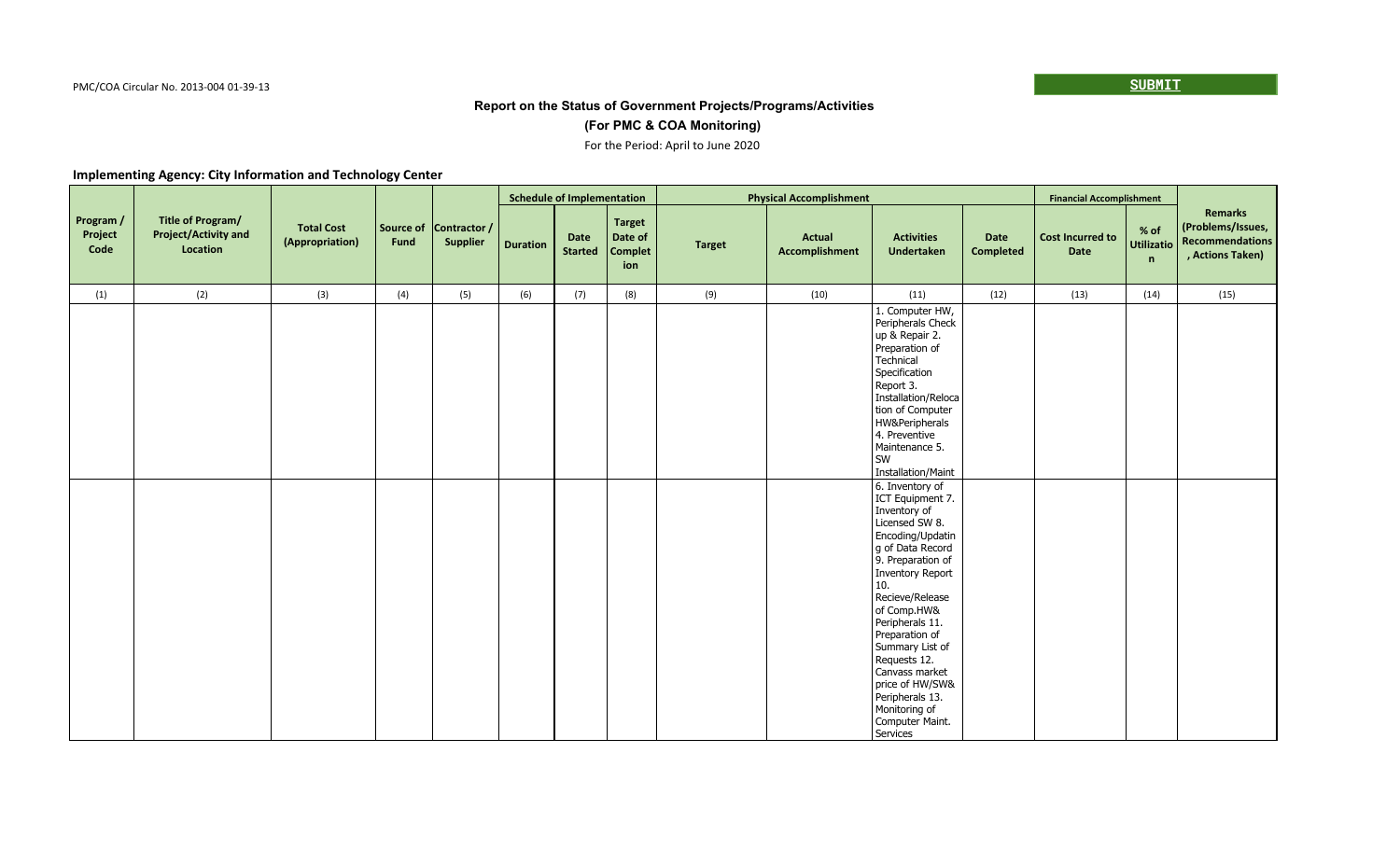## **(For PMC & COA Monitoring)**

#### For the Period: April to June 2020

|                              |                                                              |                                      |      |                                           |                 | <b>Schedule of Implementation</b> |                                            |                                                           | <b>Physical Accomplishment</b>  |                                                                      |                          | <b>Financial Accomplishment</b> |                         |                                                                            |
|------------------------------|--------------------------------------------------------------|--------------------------------------|------|-------------------------------------------|-----------------|-----------------------------------|--------------------------------------------|-----------------------------------------------------------|---------------------------------|----------------------------------------------------------------------|--------------------------|---------------------------------|-------------------------|----------------------------------------------------------------------------|
| Program /<br>Project<br>Code | Title of Program/<br><b>Project/Activity and</b><br>Location | <b>Total Cost</b><br>(Appropriation) | Fund | Source of Contractor /<br><b>Supplier</b> | <b>Duration</b> | Date<br><b>Started</b>            | <b>Target</b><br>Date of<br>Complet<br>ion | <b>Target</b>                                             | <b>Actual</b><br>Accomplishment | <b>Activities</b><br>Undertaken                                      | Date<br><b>Completed</b> | <b>Cost Incurred to</b><br>Date | % of<br>Utilizatio<br>n | <b>Remarks</b><br>(Problems/Issues,<br>Recommendations<br>, Actions Taken) |
| (1)                          | (2)                                                          | (3)                                  | (4)  | (5)                                       | (6)             | (7)                               | (8)                                        | (9)                                                       | (10)                            | (11)                                                                 | (12)                     | (13)                            | (14)                    | (15)                                                                       |
|                              |                                                              |                                      |      |                                           |                 | Jan. 2,<br>2020                   | Dec. 31,<br>2020                           | 2 layout/ 250 meters   3 layout/ 558 meters   Maintenance |                                 | <b>B. Cable</b><br>Installation /                                    |                          |                                 |                         |                                                                            |
|                              |                                                              |                                      |      |                                           |                 |                                   |                                            |                                                           |                                 | Prepared Cable<br>Layout Design /<br>Installed &<br>Maintained Cable |                          |                                 |                         |                                                                            |
|                              |                                                              |                                      |      |                                           |                 | Jan. 2,<br>2020                   | Dec. 31,<br>2020                           | 3 reports                                                 | 4 reports                       | C. Technical<br>Evaluation /<br>Recommendatio<br>۱n                  |                          |                                 |                         |                                                                            |

|                                     |  |  | Jan. 2,<br>2020 | Dec. 31,<br>2020 | 13 items             | 4 items                       | Prepared/Submitt<br>ed Technical<br>Evaluation Report<br>D. Research &<br>Development<br>(R&D) |
|-------------------------------------|--|--|-----------------|------------------|----------------------|-------------------------------|------------------------------------------------------------------------------------------------|
|                                     |  |  | Jan. 2,<br>2020 | Dec. 31,<br>2020 | 2 reports            | 2 reports                     | <b>E. Training</b><br>  Program<br><b>Coordinator</b><br>(TPC) Report                          |
|                                     |  |  |                 |                  |                      |                               | - TPC Report<br>prepared/submitte                                                              |
| <b>IV. Administrative Functions</b> |  |  |                 |                  |                      |                               |                                                                                                |
|                                     |  |  | Jan. 2,<br>2020 | Dec. 31,<br>2020 | 10 admin. Activities | 10 admin. Activities Services | Administrative<br>& Personnel                                                                  |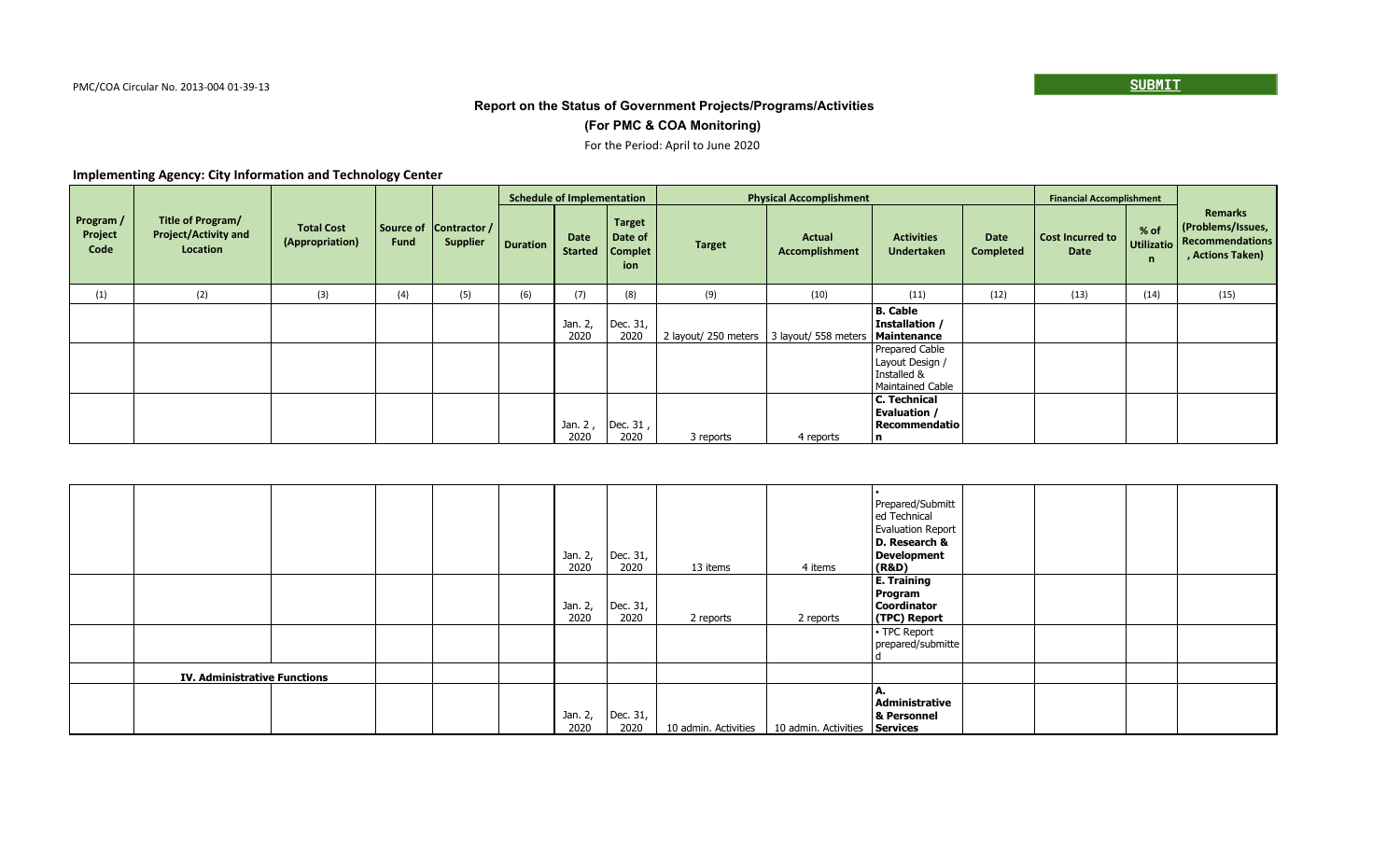## **(For PMC & COA Monitoring)**

#### For the Period: April to June 2020

#### **Implementing Agency: City Information and Technology Center**

|                              |                                                              |                                      |      |                                           |                 | <b>Schedule of Implementation</b> |                                                |                                          | <b>Physical Accomplishment</b>  |                                                                 |                          | <b>Financial Accomplishment</b> |                          |                                                                                   |
|------------------------------|--------------------------------------------------------------|--------------------------------------|------|-------------------------------------------|-----------------|-----------------------------------|------------------------------------------------|------------------------------------------|---------------------------------|-----------------------------------------------------------------|--------------------------|---------------------------------|--------------------------|-----------------------------------------------------------------------------------|
| Program /<br>Project<br>Code | Title of Program/<br><b>Project/Activity and</b><br>Location | <b>Total Cost</b><br>(Appropriation) | Fund | Source of Contractor /<br><b>Supplier</b> | <b>Duration</b> | Date<br><b>Started</b>            | <b>Target</b><br>Date of<br>  Complet  <br>ion | <b>Target</b>                            | Actual<br><b>Accomplishment</b> | <b>Activities</b><br><b>Undertaken</b>                          | Date<br><b>Completed</b> | <b>Cost Incurred to</b><br>Date | % of<br>Utilizatio<br>n. | <b>Remarks</b><br>(Problems/Issues,<br><b>Recommendations</b><br>, Actions Taken) |
| (1)                          | (2)                                                          | (3)                                  | (4)  | (5)                                       | (6)             | (7)                               | (8)                                            | (9)                                      | (10)                            | (11)                                                            | (12)                     | (13)                            | (14)                     | (15)                                                                              |
|                              |                                                              |                                      |      |                                           |                 | Jan. 2,<br>2020                   | Dec. 31,<br>2020                               | 500 documents                            | 250                             | -Recorded/<br>evaluated/<br>reviewed<br>/processed<br>documents |                          |                                 |                          |                                                                                   |
|                              |                                                              |                                      |      |                                           |                 | Jan. 2,<br>2020                   | Dec. 31,<br>2020                               | 400 documents                            | 200                             | B. Records<br>Mgmt. Services                                    |                          |                                 |                          |                                                                                   |
|                              |                                                              |                                      |      |                                           |                 | Jan. 2,<br>2020                   | Dec. 31,<br>2020                               | 200 documents for<br>property & supplies | 120                             | C. Property &<br>  Supply Mgmt.<br>  Servcies                   |                          |                                 |                          |                                                                                   |

**ANNUAL DEVELOPMENT FUND 2020**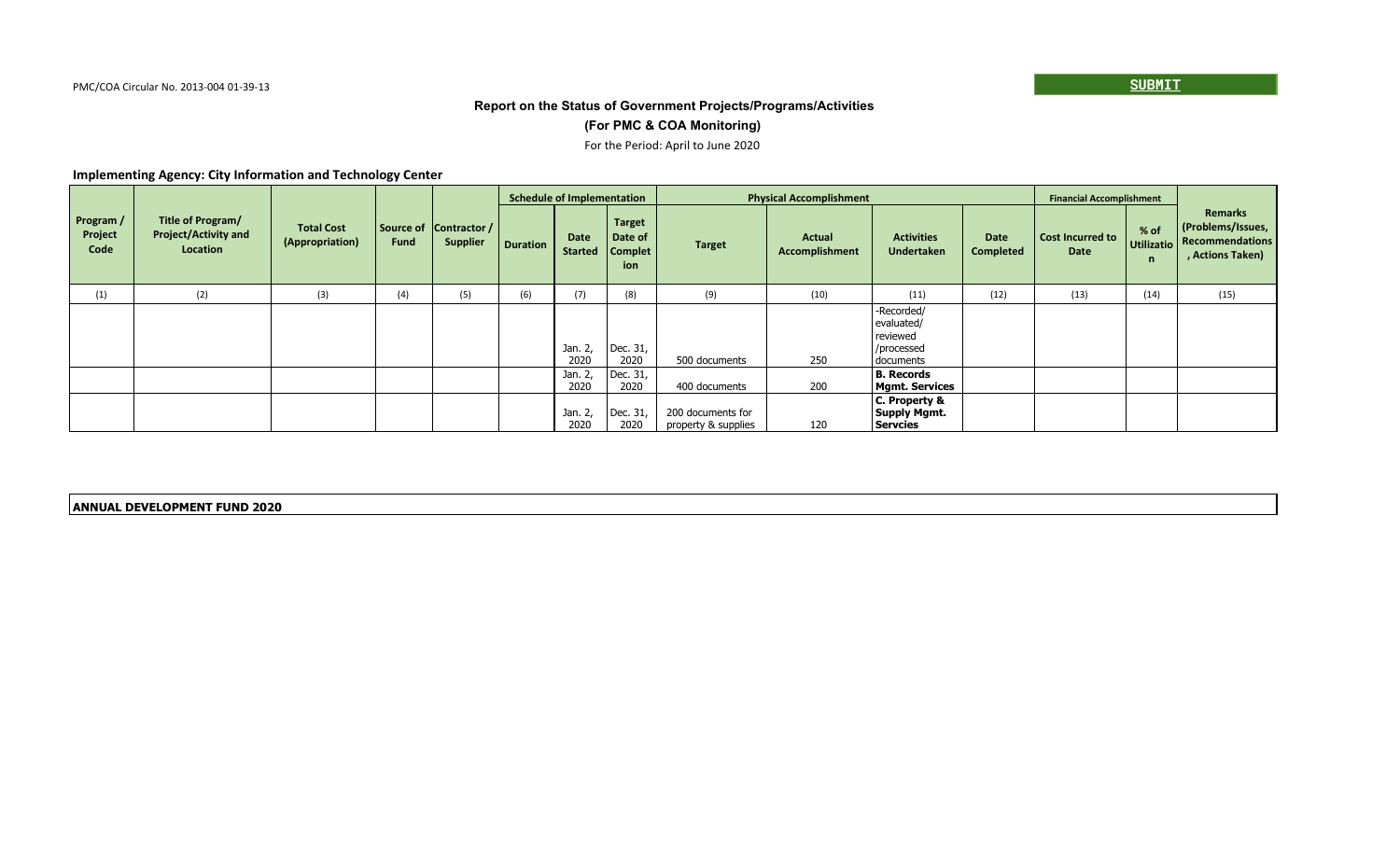## **(For PMC & COA Monitoring)**

## For the Period: April to June 2020

|                              |                                                              |                                      |                   |                                 |                 | <b>Schedule of Implementation</b> |                                                   |                                                                       | <b>Physical Accomplishment</b>                                                               |                                                                                                                                     |                          | <b>Financial Accomplishment</b>        |                                             |                                                                                                                                                                                                                                                                                                                                                                                                                                                             |
|------------------------------|--------------------------------------------------------------|--------------------------------------|-------------------|---------------------------------|-----------------|-----------------------------------|---------------------------------------------------|-----------------------------------------------------------------------|----------------------------------------------------------------------------------------------|-------------------------------------------------------------------------------------------------------------------------------------|--------------------------|----------------------------------------|---------------------------------------------|-------------------------------------------------------------------------------------------------------------------------------------------------------------------------------------------------------------------------------------------------------------------------------------------------------------------------------------------------------------------------------------------------------------------------------------------------------------|
| Program /<br>Project<br>Code | Title of Program/<br><b>Project/Activity and</b><br>Location | <b>Total Cost</b><br>(Appropriation) | Source of<br>Fund | Contractor /<br><b>Supplier</b> | <b>Duration</b> | <b>Date</b><br><b>Started</b>     | <b>Target</b><br>Date of<br><b>Complet</b><br>ion | <b>Target</b>                                                         | Actual<br>Accomplishment                                                                     | <b>Activities</b><br>Undertaken                                                                                                     | Date<br><b>Completed</b> | <b>Cost Incurred to</b><br><b>Date</b> | $%$ of<br><b>Utilizatio</b><br>$\mathsf{n}$ | <b>Remarks</b><br>(Problems/Issues,<br><b>Recommendations</b><br>, Actions Taken)                                                                                                                                                                                                                                                                                                                                                                           |
| (1)                          | (2)                                                          | (3)                                  | (4)               | (5)                             | (6)             | (7)                               | (8)                                               | (9)                                                                   | (10)                                                                                         | (11)                                                                                                                                | (12)                     | (13)                                   | (14)                                        | (15)                                                                                                                                                                                                                                                                                                                                                                                                                                                        |
| 20006                        | <b>Executive Dash Board</b><br><b>Information System</b>     | 500,000.00                           | ADF               | For Bidding                     | 1 year          | Feb 03,<br>2020                   | $\sim$                                            | - Hiring of (1) Comp.<br>Prog.<br>- Prepration of PR &<br>procurement | Technical specs. &<br>PR prepared for (3)<br>IT equipment<br>- Canvassed (3) IT<br>equipment | PR prepared &<br>canvassing of (3)<br>equipment<br>- Revised project<br>design due to<br>changes in the<br>implementation<br>target | June 2020                | 271,740.00                             | 54%                                         | $-$ (1) tech. specs.<br>(mobile phone) was<br>not finalized yet<br>due to challenges<br>encountered by<br>team in-charge in<br>getting goutations<br>from Suppliers;<br>Recomm: Continue<br>coordinating with<br>other suppliers for<br>qoutation<br>- Continue with the<br>conceptualization<br>meeting with<br>stakeholders<br>- Due to the<br>change in the<br>implementation<br>target, the first<br>deployment will be<br>done by 1st qrtr of<br>2021. |
| 20007                        | Digital Bulletin Board                                       | 865,000.00                           | <b>ADF</b>        |                                 | -1 year         | Feb $24$ ,<br>2020                | Dec $18$ ,<br>2020                                | - Revision of the<br>project design                                   | - Technical specs<br>prepared for (2)<br>equipment                                           | Coordinated on<br>the preparation of<br>l the technical<br>specs.                                                                   | June 2020                |                                        |                                             | - Hiring of a<br>developer is not<br>required due to<br>inclusion of a<br>solution into the<br>LFD equipment to<br>be purchased<br>- Revision of the<br>project design to<br>add the<br>procurement of a<br>laptop                                                                                                                                                                                                                                          |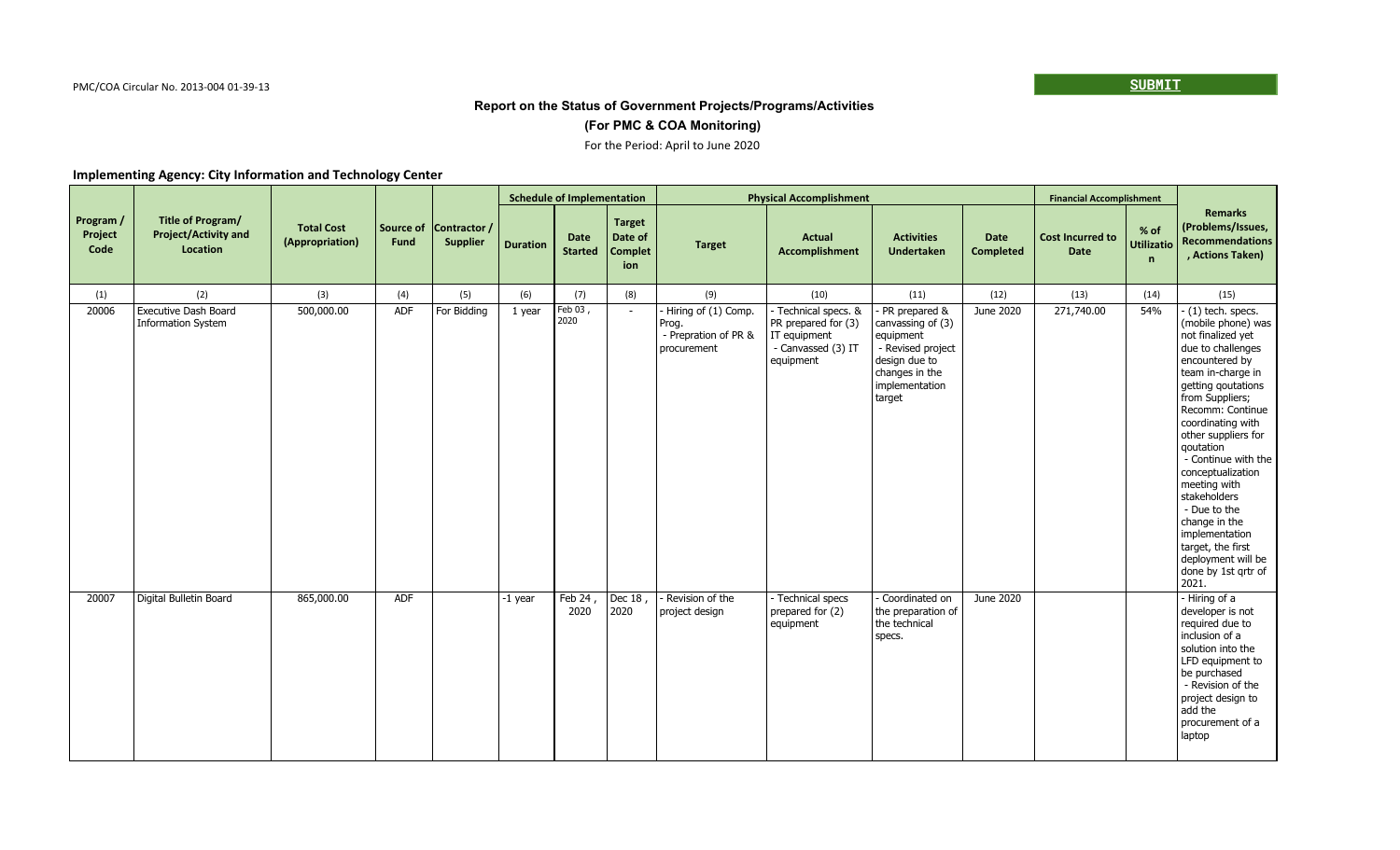### **(For PMC & COA Monitoring)**

#### For the Period: April to June 2020

|                              |                                                                                    |                                      |                   |                                 |                                                                                                                        | <b>Schedule of Implementation</b>                                                                       |                                                                             |                                                                                                                                                                                          | <b>Physical Accomplishment</b>                                                                                                                       |                                                                                                                                                                                                                                                                |                          | <b>Financial Accomplishment</b>        |                                             |                                                                                                                                                                                     |
|------------------------------|------------------------------------------------------------------------------------|--------------------------------------|-------------------|---------------------------------|------------------------------------------------------------------------------------------------------------------------|---------------------------------------------------------------------------------------------------------|-----------------------------------------------------------------------------|------------------------------------------------------------------------------------------------------------------------------------------------------------------------------------------|------------------------------------------------------------------------------------------------------------------------------------------------------|----------------------------------------------------------------------------------------------------------------------------------------------------------------------------------------------------------------------------------------------------------------|--------------------------|----------------------------------------|---------------------------------------------|-------------------------------------------------------------------------------------------------------------------------------------------------------------------------------------|
| Program /<br>Project<br>Code | Title of Program/<br><b>Project/Activity and</b><br>Location                       | <b>Total Cost</b><br>(Appropriation) | Source of<br>Fund | Contractor /<br><b>Supplier</b> | <b>Duration</b>                                                                                                        | <b>Date</b><br><b>Started</b>                                                                           | <b>Target</b><br>Date of<br><b>Complet</b><br>ion                           | <b>Target</b>                                                                                                                                                                            | <b>Actual</b><br><b>Accomplishment</b>                                                                                                               | <b>Activities</b><br><b>Undertaken</b>                                                                                                                                                                                                                         | <b>Date</b><br>Completed | <b>Cost Incurred to</b><br><b>Date</b> | $%$ of<br><b>Utilizatio</b><br>$\mathsf{n}$ | <b>Remarks</b><br>(Problems/Issues,<br>Recommendations<br>, Actions Taken)                                                                                                          |
| (1)                          | (2)                                                                                | (3)                                  | (4)               | (5)                             | (6)                                                                                                                    | (7)                                                                                                     | (8)                                                                         | (9)                                                                                                                                                                                      | (10)                                                                                                                                                 | (11)                                                                                                                                                                                                                                                           | (12)                     | (13)                                   | (14)                                        | (15)                                                                                                                                                                                |
| 19032                        | ICT Maintenance & Upgrade<br>Project                                               | 5,500,000.00                         | ADF               | PLDT                            | -1 year<br>Corporate<br>Internet<br>monthly<br>subscriptio<br>n -2 years   VPN<br><b>VPN</b><br>monthly<br>subscriptio | Corporate   Corporat<br>Internet:<br>October<br>  2019 -<br>Subscripti<br>on Phase<br>Decembe<br>r 2019 | Internet:<br>October<br>$2020 -$<br><b>VPN</b><br>ion:<br>Decembe<br>r 2021 | -Virtual Private<br>Network (VPN)<br>connectivity for CTO<br>Distict Offices for Bus.<br>Permit & Licensing<br>System (BPLS). -<br>Corporate Internet<br>Subscript   Access (continuing) | Corporate Internet<br>subscription<br>(continuing) - VPN<br>subscription for CTO<br>District Offices - Hired<br>8 Contract of<br>Services and 2 JO's | -Completed VPN<br>Connectivity at<br>Districts:<br>Buhangin,<br>Bunawan, Toril,<br>Tugbok and<br>Calinan. -<br>Corporate<br>Internet<br>Subscription:<br>100% delivered -<br>ICT Equipment<br>and Accessories<br>already<br>distributed at<br>District Offices |                          | 4,900,000.00                           | 89%                                         | remaining 3 units<br>computer for<br>delivery on-hold<br>due to COVID-19 -<br>Network<br>configuration and<br><b>BPLS System</b><br>testing is due on<br>the 2nd quarter of<br>2020 |
| 20009<br><b>ADF 2019</b>     | Installation of Structured<br>Cabling at Annex and New<br>CSSDO Building (Phase 3) | 5,500,000.00                         | ADF               |                                 | 2nd Otr                                                                                                                |                                                                                                         | 40tr                                                                        | Installation of<br><b>Structured Cabling</b><br>System (SCS) at<br><b>ANNEX &amp; New CSWDO</b><br>Bldgs.                                                                                |                                                                                                                                                      | Finalizing<br>Technical<br>Specifications for<br>SCS; Ocular<br>inspection,<br>Preparation of<br>Cabling Lay-out<br>Design                                                                                                                                     |                          |                                        |                                             | Activities affected<br>by covid-19                                                                                                                                                  |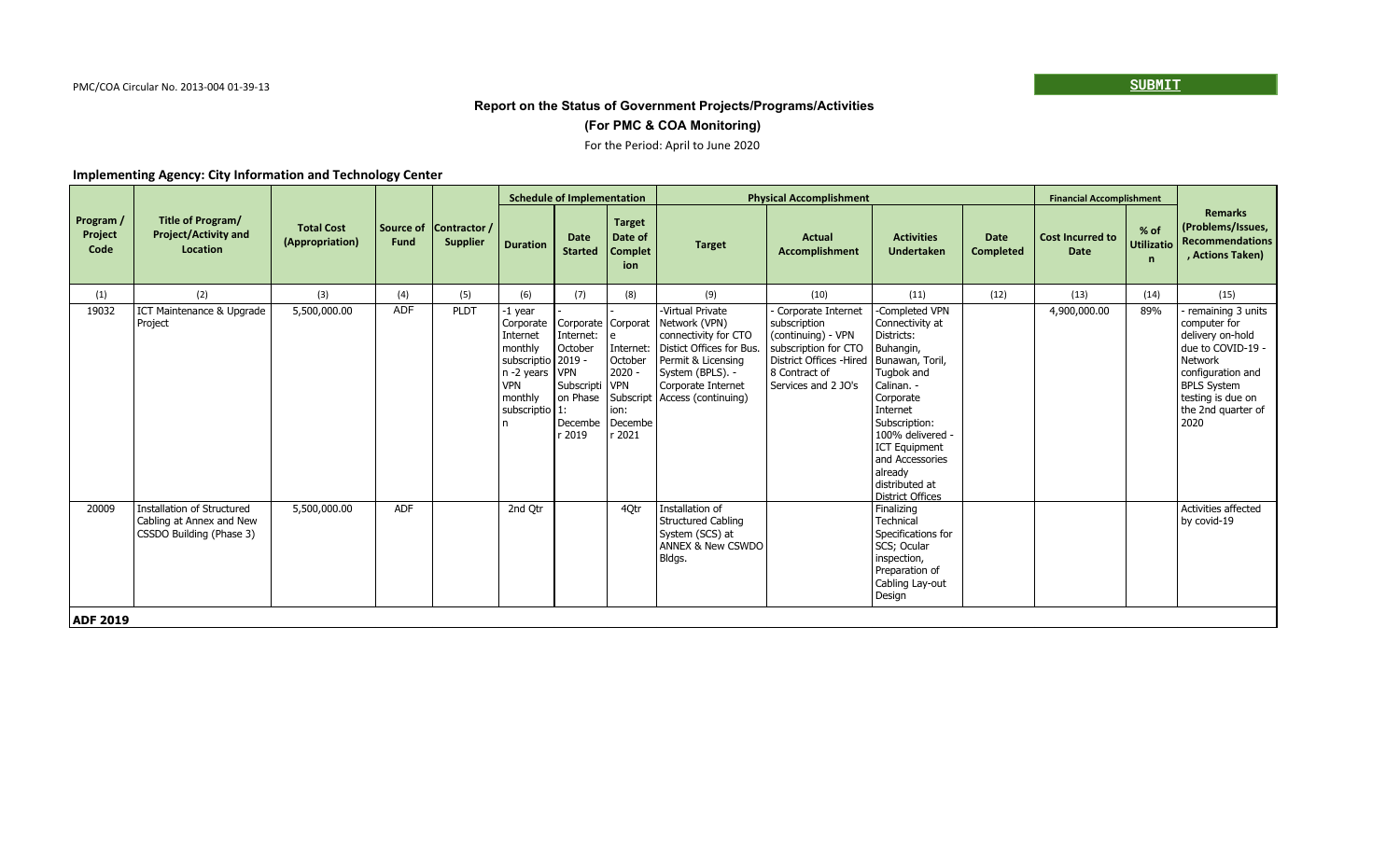### **(For PMC & COA Monitoring)**

#### For the Period: April to June 2020

|                              |                                                              |                                      |                          |                                 |                                                                                                                                                        | <b>Schedule of Implementation</b>                                        |                                                                    |                                                                                                                                                                                          | <b>Physical Accomplishment</b>                                                                                                                       |                                                                                                                                                                                                                                                                     |                                 | <b>Financial Accomplishment</b> |                           |                                                                                                                                                                                    |
|------------------------------|--------------------------------------------------------------|--------------------------------------|--------------------------|---------------------------------|--------------------------------------------------------------------------------------------------------------------------------------------------------|--------------------------------------------------------------------------|--------------------------------------------------------------------|------------------------------------------------------------------------------------------------------------------------------------------------------------------------------------------|------------------------------------------------------------------------------------------------------------------------------------------------------|---------------------------------------------------------------------------------------------------------------------------------------------------------------------------------------------------------------------------------------------------------------------|---------------------------------|---------------------------------|---------------------------|------------------------------------------------------------------------------------------------------------------------------------------------------------------------------------|
| Program /<br>Project<br>Code | Title of Program/<br><b>Project/Activity and</b><br>Location | <b>Total Cost</b><br>(Appropriation) | Source of<br><b>Fund</b> | Contractor /<br><b>Supplier</b> | <b>Duration</b>                                                                                                                                        | Date<br><b>Started</b>                                                   | <b>Target</b><br>Date of<br>Complet<br>ion.                        | <b>Target</b>                                                                                                                                                                            | <b>Actual</b><br><b>Accomplishment</b>                                                                                                               | <b>Activities</b><br><b>Undertaken</b>                                                                                                                                                                                                                              | <b>Date</b><br><b>Completed</b> | <b>Cost Incurred to</b><br>Date | $%$ of<br>Utilizatio<br>n | Remarks<br>(Problems/Issues,<br><b>Recommendations</b><br>, Actions Taken)                                                                                                         |
| (1)                          | (2)                                                          | (3)                                  | (4)                      | (5)                             | (6)                                                                                                                                                    | (7)                                                                      | (8)                                                                | (9)                                                                                                                                                                                      | (10)                                                                                                                                                 | (11)                                                                                                                                                                                                                                                                | (12)                            | (13)                            | (14)                      | (15)                                                                                                                                                                               |
| 19032                        | ICT Maintenance & Upgrade<br>Project                         | 5,500,000.00                         | ADF 2019   PLDT          |                                 | -1 year<br>Corporate   Corporate   Corporat<br>Internet<br>monthly<br>subscriptio   2019<br>-2 years<br><b>VPN</b><br>monthly<br>subscriptio   Decembe | Internet:<br>October<br>· VPN<br><b>Subscripti</b><br>on Phase<br>r 2019 | Internet:<br>October<br>2020<br>- VPN<br>ion:<br>Decembe<br>r 2021 | -Virtual Private<br>Network (VPN)<br>connectivity for CTO<br>Distict Offices for Bus.<br>Permit & Licensing<br>System (BPLS).<br>- Corporate Internet<br>Subscript   Access (continuing) | Corporate Internet<br>subscription<br>(continuing)<br>VPN subscription<br>for CTO District<br>Offices<br>-Hired 8 Contract of<br>Services and 2 JO's | -Completed VPN<br>Connectivity at<br>Districts:<br>Buhangin,<br>Bunawan, Toril,<br>Tugbok and<br>Calinan.<br>-Corporate<br>Internet<br>Subscription:<br>100% delivered<br>-ICT Equipment<br>and Accessories<br>already<br>distributed at<br><b>District Offices</b> |                                 | 4,900,000.00                    | 89%                       | remaining 3 units<br>computer for<br>delivery on-hold<br>due to COVID-19<br>-Network<br>configuration and<br><b>BPLS System</b><br>testing is due on<br>the 2nd quarter of<br>2020 |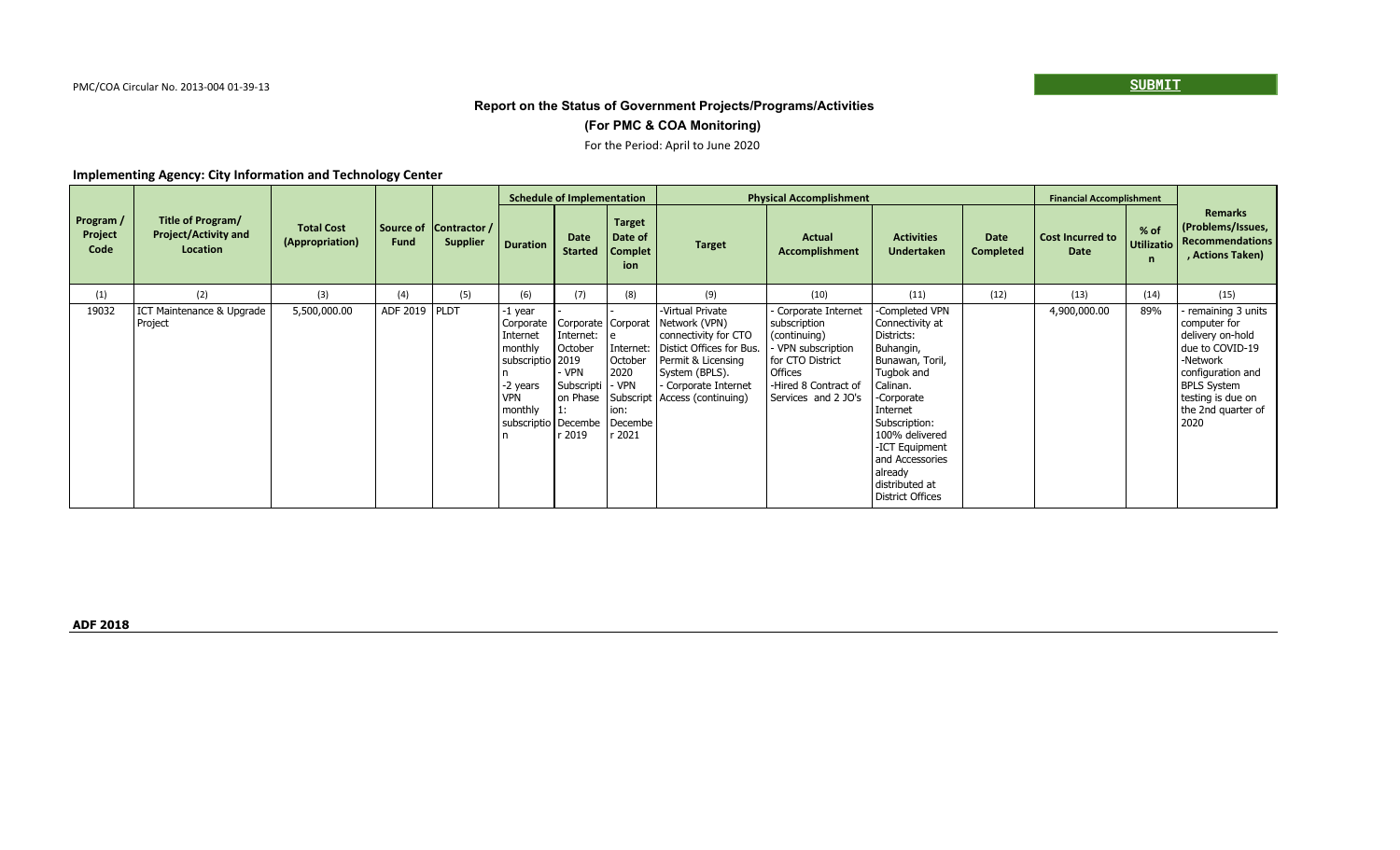### **(For PMC & COA Monitoring)**

### For the Period: April to June 2020

|                              | Title of Program/<br><b>Project/Activity and</b><br>Location               | <b>Total Cost</b><br>(Appropriation)                                                    | Source of<br>Fund | Contractor /<br><b>Supplier</b> | <b>Schedule of Implementation</b> |                               |                                                   | <b>Physical Accomplishment</b>                                                                                                                                                                                  |                                                                                                                                          |                                                                                                                                                                                                                                                   |                                 | <b>Financial Accomplishment</b>        |                                  |                                                                                                                                                                                                                                                                                                                                                                                                                                               |
|------------------------------|----------------------------------------------------------------------------|-----------------------------------------------------------------------------------------|-------------------|---------------------------------|-----------------------------------|-------------------------------|---------------------------------------------------|-----------------------------------------------------------------------------------------------------------------------------------------------------------------------------------------------------------------|------------------------------------------------------------------------------------------------------------------------------------------|---------------------------------------------------------------------------------------------------------------------------------------------------------------------------------------------------------------------------------------------------|---------------------------------|----------------------------------------|----------------------------------|-----------------------------------------------------------------------------------------------------------------------------------------------------------------------------------------------------------------------------------------------------------------------------------------------------------------------------------------------------------------------------------------------------------------------------------------------|
| Program /<br>Project<br>Code |                                                                            |                                                                                         |                   |                                 | <b>Duration</b>                   | <b>Date</b><br><b>Started</b> | <b>Target</b><br>Date of<br><b>Complet</b><br>ion | <b>Target</b>                                                                                                                                                                                                   | <b>Actual</b><br><b>Accomplishment</b>                                                                                                   | <b>Activities</b><br><b>Undertaken</b>                                                                                                                                                                                                            | <b>Date</b><br><b>Completed</b> | <b>Cost Incurred to</b><br><b>Date</b> | $%$ of<br><b>Utilizatio</b><br>n | <b>Remarks</b><br>(Problems/Issues,<br><b>Recommendations</b><br>, Actions Taken)                                                                                                                                                                                                                                                                                                                                                             |
| (1)                          | (2)                                                                        | (3)                                                                                     | (4)               | (5)                             | (6)                               | (7)                           | (8)                                               | (9)                                                                                                                                                                                                             | (10)                                                                                                                                     | (11)                                                                                                                                                                                                                                              | (12)                            | (13)                                   | (14)                             | (15)                                                                                                                                                                                                                                                                                                                                                                                                                                          |
| 18230                        | Wireless Wide Area Network<br>(WWAN) Infrastructure<br>Upgrade (Phase III) | 3,926,500.00<br>approved SB1 July<br>2018                                               | <b>ADF 2018</b>   | <b>UNICENTER</b>                | 180 days                          | Nov. 2,<br>2019               | May 2020                                          | Installation of 3<br><b>Fabricated Monopole</b><br>Towers, Delivery &<br>installayion of 2 sets<br>of Wireless Radio with<br>Antenna & other<br>equipment & supplies                                            | <b>Installed Monopole</b><br>towers @ Lasang;<br>Delivered 2 sets<br>Wireless Radio with<br>Antenna & other<br>equipment and<br>supplies | Kick-off mtg with<br>Provider and set<br>timeline of<br>Project;<br>Submission of<br>Tower Design by<br>Provider; Ocular<br>inspection for new<br>location of Tower<br>at Toril and SP<br>with CTO; Submit<br>Tower Design to<br>CEO for approval |                                 | 3,865,000.00                           | 98%                              | Pending installation<br>of Monopole Tower<br>@ Toril (due to new<br>proposed location)<br>and at SP (pending<br>approval of CEO);<br>Referred issue to<br>CTO & City<br>Administrator;<br>Conducted Re-<br>Ocular inspection at<br>Toril with City<br>Architect Ofcr re<br>new location;<br>Followed-up with<br>CEO re approval of<br>installation of new<br>tower at SP:<br>Implementation<br>Plan of activities<br>affected by covid-<br>19 |
| 18230                        | ICT Repair & Maintenance<br>Project                                        | Part of 3,926,500.00   ADF 2018   UNICENTER<br>of WWAN<br>Infrastrucutre (Phase<br>III) |                   |                                 | 365 days                          |                               |                                                   | Jan. 2020 Dec. 2020 Monthly Preventive<br>Maintenance /<br>Inspection / Check-up<br>and repair of Wireless<br>radios & antennas and<br>all devices/ eqpmnt /<br>Configuration, On-Call,<br>et. Al. (Labor only) | On-going                                                                                                                                 | Kick-off mtg with<br>Provider and set<br>timeline of<br>Project;<br>Submission of<br>Monthly Report<br>(Network<br>Connectivity) by<br>Provider                                                                                                   |                                 | 3,865,000.00                           | 98%                              | -approved PO P<br>981,900.00 -<br>Implementation<br>Plan of activities<br>affected by covid-<br>19                                                                                                                                                                                                                                                                                                                                            |